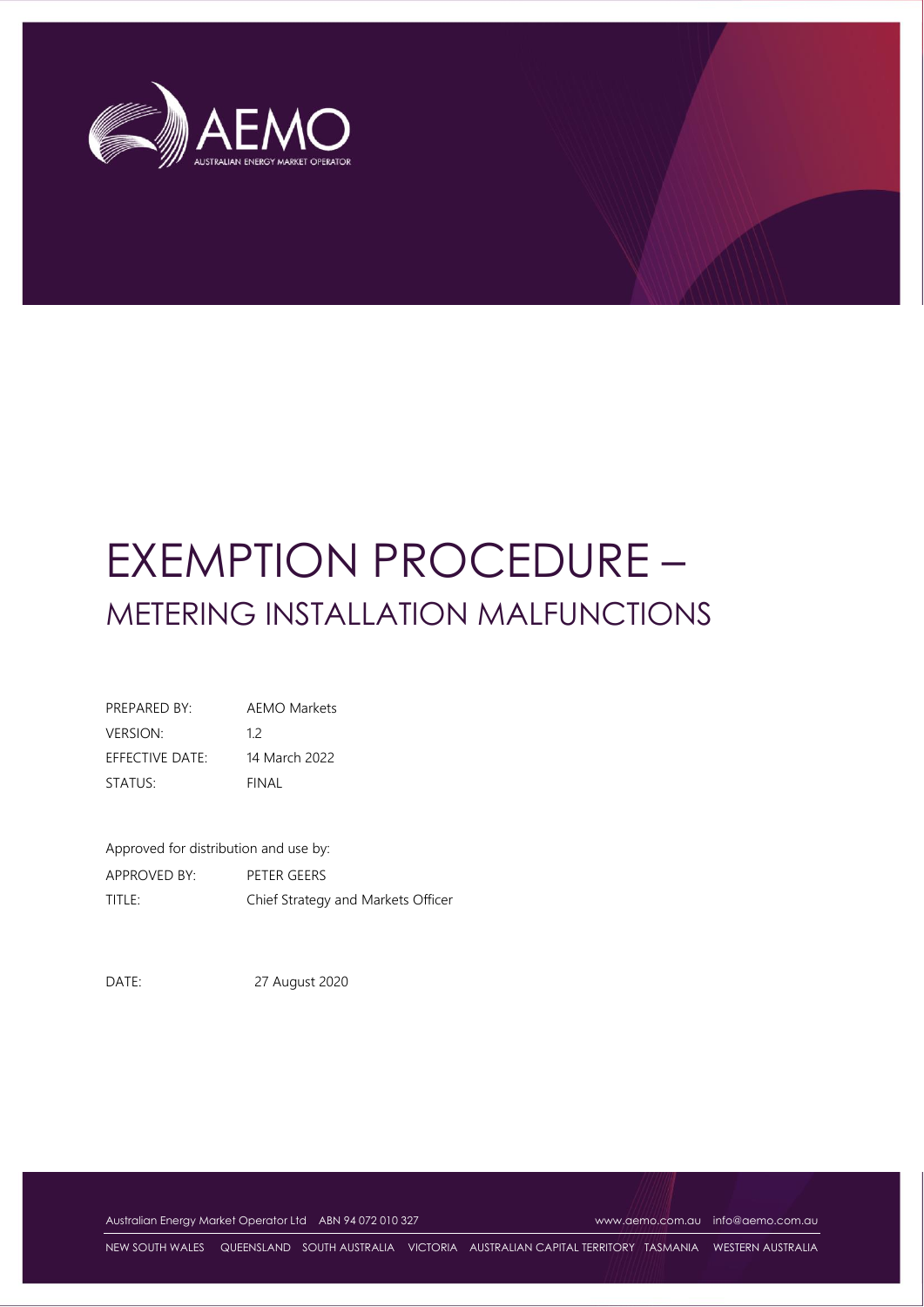

# **VERSION RELEASE HISTORY**

| Version | <b>Effective Date</b> | Summary of Changes                                                                                                                                                                                                                                                                                                                                               |  |  |
|---------|-----------------------|------------------------------------------------------------------------------------------------------------------------------------------------------------------------------------------------------------------------------------------------------------------------------------------------------------------------------------------------------------------|--|--|
| 1.0     | 1 December 2017       | First Issue.<br>Document incorporates:<br>National Electricity Amendment (Expanding Competition in Metering and<br>$\bullet$<br>Related Services) Rule 2015. No.12;<br>National Electricity Amendment (Embedded Networks) Rule 2015 No. 15;<br>$\bullet$<br>and<br>National Electricity Amendment (Meter Replacement Processes) Rule 2016<br>$\bullet$<br>No. 2. |  |  |
| 1.1     | 20 May 2020           | Updated to incorporate additional clause reference in the National Electricity<br>Amendment (Metering installation timeframes) Rule 2018 No. 15.                                                                                                                                                                                                                 |  |  |
| 1.2     | 14 March 2022         | Updated to incorporate clause reference changes in National Electricity Amendment<br>(Introduction of metering coordinator planned interruptions) Rule 2020 No. 7.                                                                                                                                                                                               |  |  |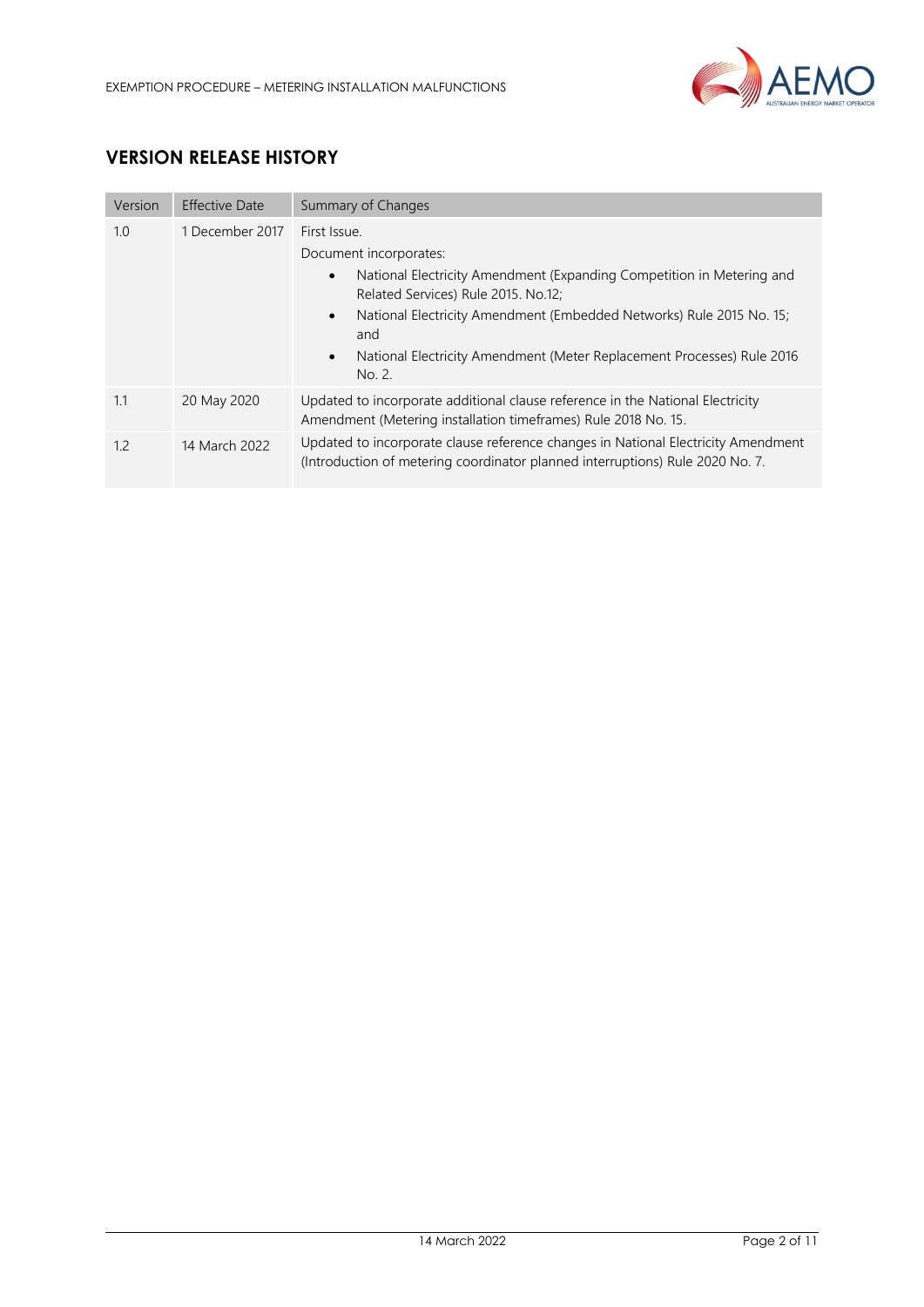

# **CONTENTS**

| 1.    | <b>INTRODUCTION</b>                                       | 4              |  |
|-------|-----------------------------------------------------------|----------------|--|
| 1.1.  | Purpose and scope                                         | 4              |  |
| 1.2.  | Definitions and interpretation                            | $\overline{4}$ |  |
| 1.3.  | Related documents                                         | 4              |  |
| 2.    | <b>APPLICATION PROCESS</b>                                | 4              |  |
| 2.1.  | Applicant                                                 | $\overline{4}$ |  |
| 2.2.  | Timing of Application                                     | 5              |  |
| 2.3.  | <b>AEMO's Determination</b>                               | 5              |  |
| 2.4.  | Matters taken into Consideration                          | 5              |  |
| 2.5.  | Grant of Exemption                                        | 5              |  |
| 2.6.  | Application Unsuccessful                                  |                |  |
| 2.7.  | Extension to Exemption<br>6                               |                |  |
| 2.8.  | Current MC's Obligations during the Exemption Period<br>6 |                |  |
| 2.9.  | $\overline{7}$<br>Expiry of Exemption                     |                |  |
| 2.10. | Revocation of Exemption                                   | $\overline{7}$ |  |
| 3.    | RECTIFICATION PLAN                                        | 7              |  |
| 3.1.  | Timing                                                    | 7              |  |
| 3.2.  | Contents                                                  | $\overline{7}$ |  |
|       | APPENDIX A. APPLICATION FOR EXEMPTION                     | 8              |  |
|       | APPENDIX B.<br>APPLICATION FOR EXTENSION                  | 10             |  |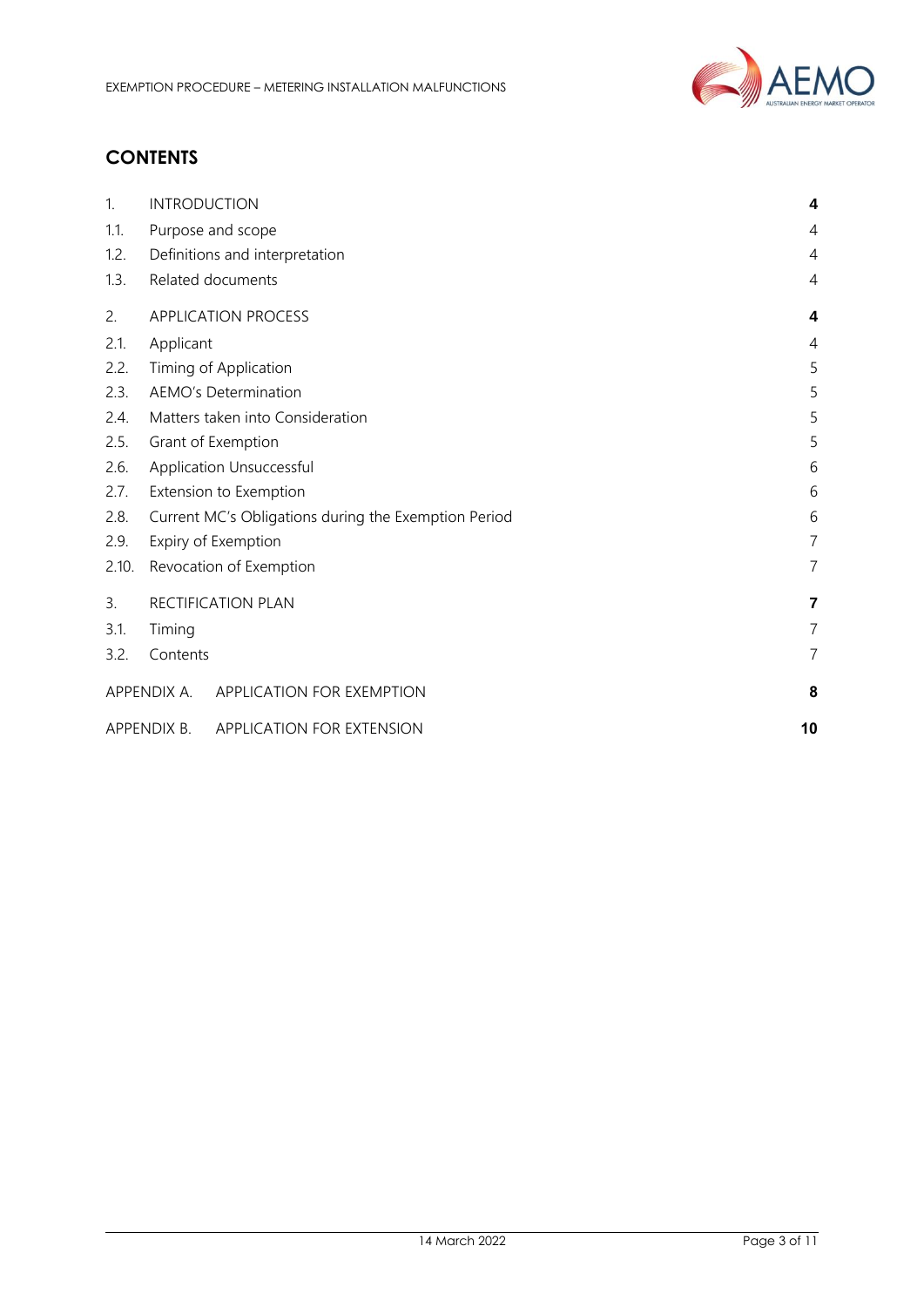

## <span id="page-3-0"></span>**1. INTRODUCTION**

## <span id="page-3-1"></span>**1.1. Purpose and scope**

This is the Exemption Procedure – Metering Installation Malfunctions made under clause 7.8.10(b) of the National Electricity Rules (NER) (Procedure).

This Procedure sets out the process by which a Current Metering Coordinator (MC) may apply for an exemption from complying with clause 7.8.10(a) for the rectification of a *metering installation malfunction.*

This Procedure has effect only for the purposes set out in the NER. The NER and the *National Electricity Law* prevail over this Procedure to the extent of any inconsistency.

#### <span id="page-3-2"></span>**1.2. Definitions and interpretation**

#### **1.2.1. Glossary**

Terms defined in the *National Electricity Law* and the NER have the same meanings in this Procedure unless otherwise specified in this clause.

Terms defined in the NER are intended to be identified in this Procedure by italicising them, but failure to italicise a defined term does not affect its meaning.

The Retail Electricity Market Procedures – Glossary and Framework:

- (a) Is incorporated into and forms part of this Procedure; and
- (b) Should be read in conjunction with this Procedure.

#### **1.2.2. Interpretation**

This Procedure is subject to the principles of interpretation set out in Schedule 2 of the *National Electricity Law.*

## <span id="page-3-3"></span>**1.3. Related documents**

| Title                                                            | Location                                                                                                          |
|------------------------------------------------------------------|-------------------------------------------------------------------------------------------------------------------|
| Retail Electricity Market Procedures -<br>Glossary and Framework | http://www.aemo.com.au/Electricity/National-Electricity-Market-<br>NEM/Retail-and-metering/Glossary-and-Framework |
| Metrology Procedure: Part A                                      | http://www.aemo.com.au/Electricity/National-Electricity-Market-<br>NEM/Retail-and-metering                        |

## <span id="page-3-4"></span>**2. APPLICATION PROCESS**

#### <span id="page-3-5"></span>**2.1. Applicant**

The only Participant who can apply for, and benefit from, an exemption granted by AEMO under clause 7.8.10 of the NER is the Current MC for the *metering installation* affected by the *metering installation malfunction*.

A Current MC is not required to apply for an exemption in the circumstances contemplated by clause 11.86.7(g)(2) of the NER where it is the Local Network Service Provider (LNSP):

- (a) Appointed as the Current MC under clause 11.86.7(a) of the NER; or
- (b) Deemed to be appointed as the Current MC under clause 11.86.7(c) of the NER,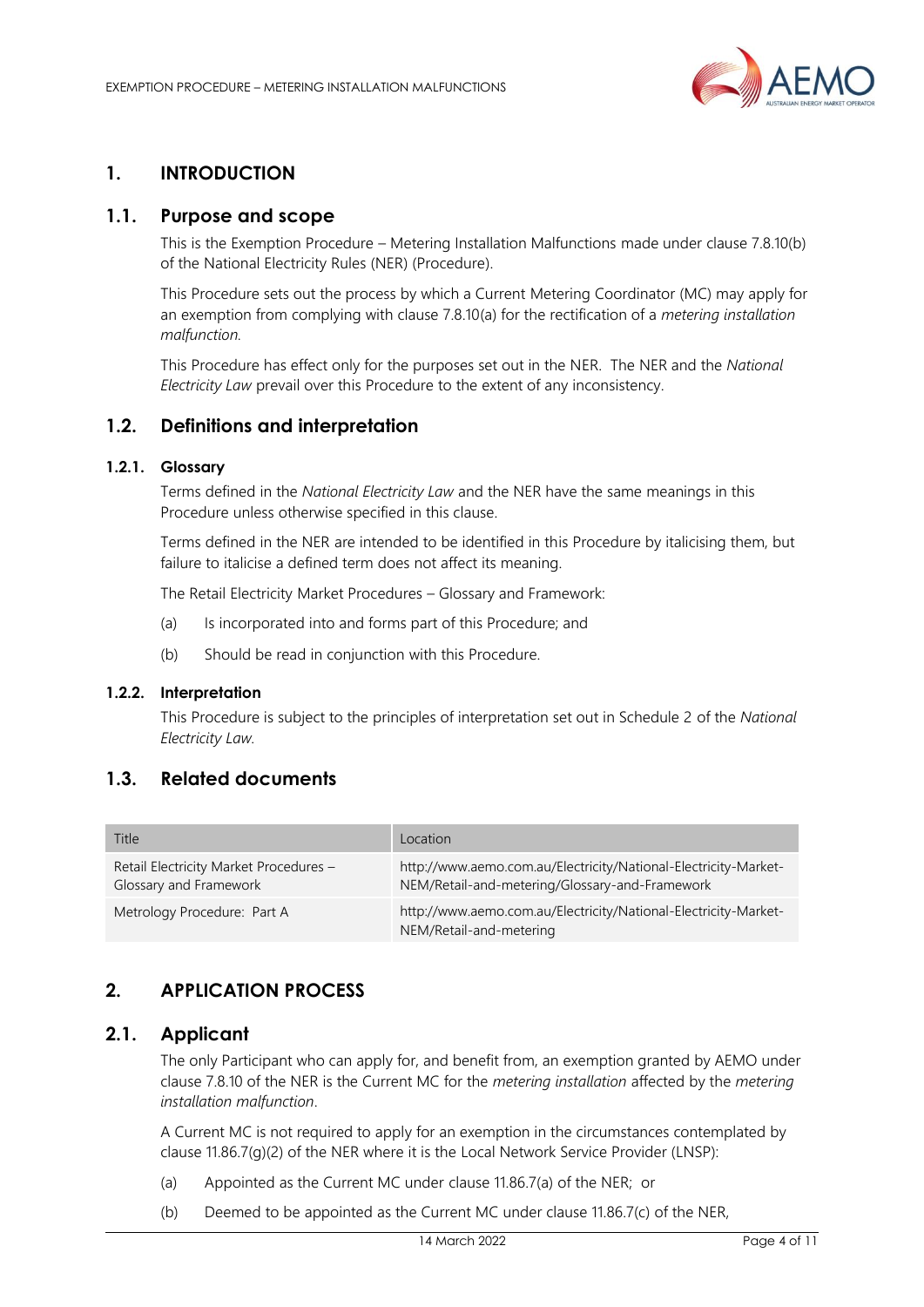

in respect of a type 5 or 6 *metering installation.*

## <span id="page-4-0"></span>**2.2. Timing of Application**

The Current MC must apply to AEMO as soon as the Current MC becomes aware of a *metering installation malfunction* that cannot be repaired within the timeframes specified by clause 7.8.10(a) of the NER using the application form provided in Appendix A.

## <span id="page-4-1"></span>**2.3. AEMO's Determination**

- (a) Within two *business days* of receipt of an application for exemption, AEMO must:
	- (i) Assign a unique ID number to the application, or verify the ID number provided by the applicant where the application is for an extension to an existing exemption;
	- (ii) Provide the applicant with confirmation of receipt and the ID number of the application; and
	- (iii) Review the application and, where necessary, request additional information.
- (b) Within five business days of receipt of an application for exemption, or two business days after the receipt of the requested additional information (as applicable), AEMO must determine whether to approve the application and communicate that determination to the applicant.

#### <span id="page-4-2"></span>**2.4. Matters taken into Consideration**

Applicants will note that all applications will be considered on their merits and no previous grant of an exemption will be taken as creating a binding precedent on AEMO.

AEMO will take into account the following when considering an application:

- (a) The contents of the application;
- (b) The nature of the *metering installation malfunction* and whether it was caused by a breach of the NER by the Current MC;
- (c) Whether the Current MC has actively sought to find a way in which to rectify the *metering installation malfunction*;
- (d) The impact of the *metering installation malfunction* on *settlements* and other Participants;
- (e) How *metering data* will continue to be provided to AEMO and other Participants from that *metering installation* until the *metering installation malfunction* has been rectified, specifying how the quality and timeliness of the provision of that *metering data* will be addressed;
- (f) The practical consequences of granting an exemption;
- (g) Where provided, a draft of the MP's rectification plan; and
- (h) Any other information that AEMO considers to be relevant to the application.

#### <span id="page-4-3"></span>**2.5. Grant of Exemption**

An exemption granted by AEMO will commence on the date that AEMO received the application.

AEMO may grant the exemption on a conditional basis. Typical conditions that AEMO might impose include, without limitation, the following:

(a) The date by which the Current MC must provide AEMO with the MP's rectification plan in the form specified in section 3 for the rectification of the *metering installation malfunction*.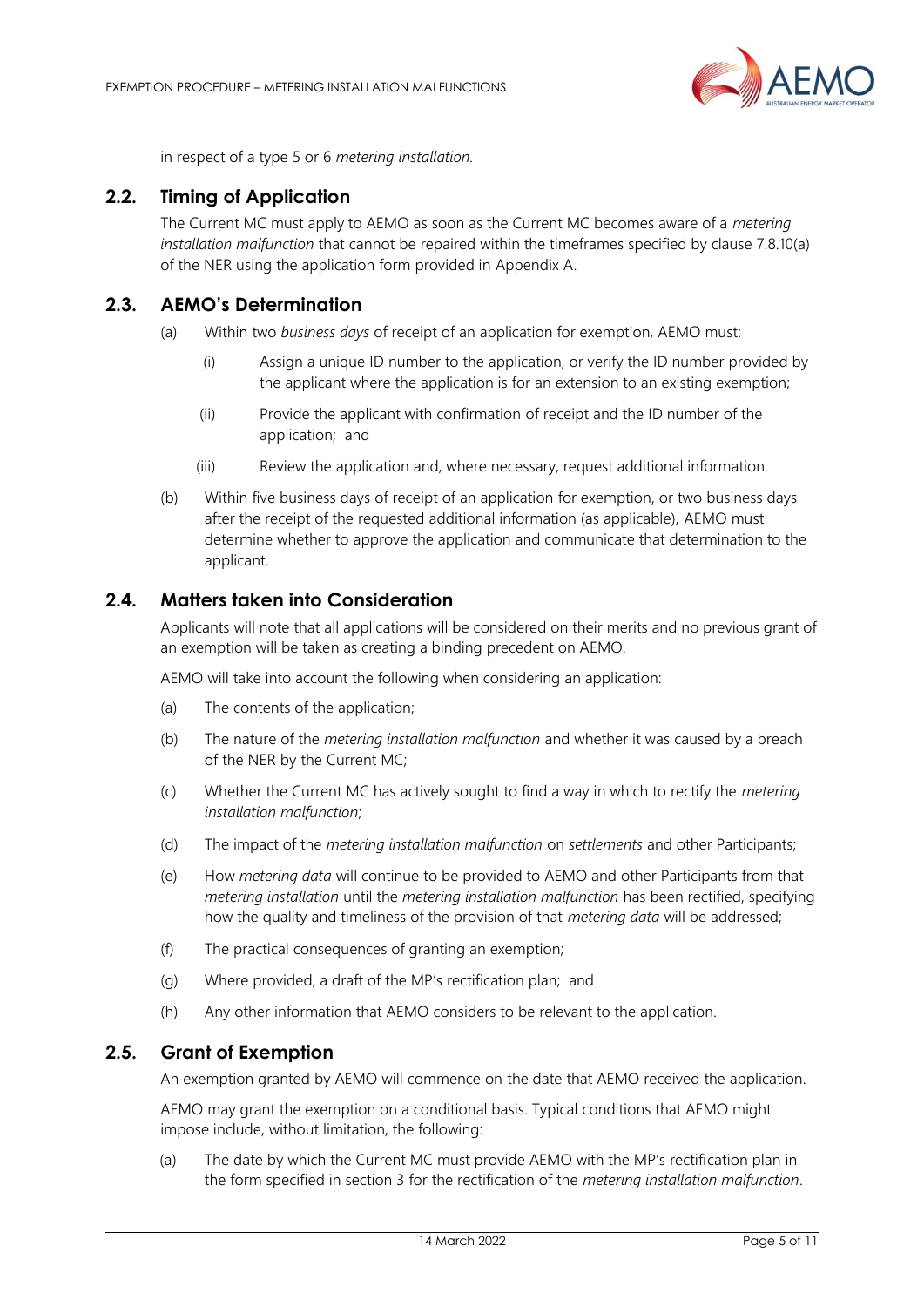

- (b) The date by which the Current MC must ensure the MP completes the rectification of the *metering installation malfunction* in accordance with the MP's rectification plan.
- (c) What action the Current MC must take to mitigate the effects of the *metering installation malfunction* on *settlements* and other Participants.

If the Current MC fails to meet any condition specified in the grant of the exemption, AEMO may revoke the exemption by notice to the Current MC.

#### **2.6. Application Unsuccessful**

<span id="page-5-0"></span>If AEMO does not grant the exemption sought by the Current MC, AEMO will provide reasons.

The types of reasons for which an application might not be successful include the following, without limitation:

- (a) A failure to complete the application form;
- (b) A failure to provide further information by the date specified by AEMO in its request for that information;
- (c) The malfunction referred to in the application does not constitute a *metering installation malfunction*; and
- (d) The existence of other options available to the Current MC to rectify the *metering installation malfunction* that would not require an exemption.

#### <span id="page-5-1"></span>**2.7. Extension to Exemption**

The Current MC may apply to AEMO for an extension to an exemption using the application form provided in Appendix B.

Any application for an extension must be submitted to AEMO prior to the expiry of the exemption. AEMO will consider the application in accordance with sections 2.3 to 2.6.

#### <span id="page-5-2"></span>**2.8. Current MC's Obligations during the Exemption Period**

The Current MC must:

- (a) Provide the Metering Provider's (MP's) rectification plan to AEMO in the form specified in section 3 for the rectification of the *metering installation malfunction* by the date specified by AEMO;
- (b) Within one *business day*, notify all affected Participants of the grant of the exemption and any extension to the exemption and provide them with a copy of the MP's rectification plan;
- (c) Diligently pursue the rectification of the *metering installation malfunction* in accordance with the MP's rectification plan and complete the rectification by the date specified by AEMO;
- (d) Keep AEMO and all affected Participants informed of any changes to the MP's rectification plan and provide a copy of the amended rectification plan to them;
- (e) Notify AEMO and all affected Participants when the *metering installation malfunction* has been rectified; and
- (f) Where there is a New MC for a *connection point*, notify the New MC of the exemption and provide the New MC with a copy of the exemption and MP's rectification plan prior to the change in Role.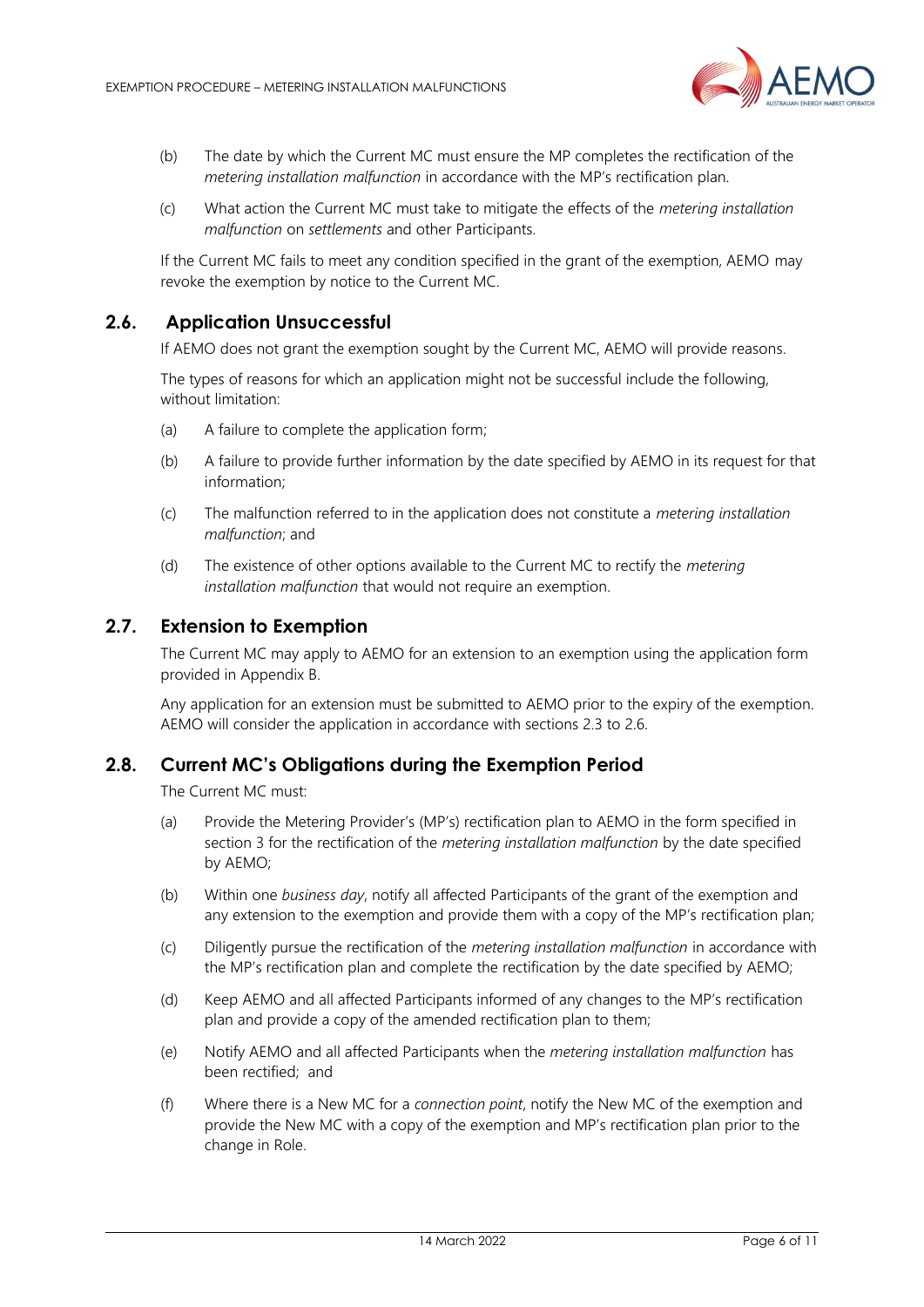

## <span id="page-6-0"></span>**2.9. Expiry of Exemption**

Any exemption (or extension) granted by AEMO in accordance with this Procedure will expire upon the earliest of the:

- (a) Rectification of the *metering installation malfunction;*
- (b) Expiry date specified by AEMO;
- (c) Abolishment of the *NMI* and *metering installation*;
- (d) Current MC's cessation of appointment as MC for the *metering installation* affected by the *metering installation malfunction*; and
- (e) Revocation of the exemption by AEMO.

## <span id="page-6-1"></span>**2.10. Revocation of Exemption**

If the Current MC fails to meet any condition of the exemption specified by AEMO, or any of the conditions specified in section 2.8, AEMO may revoke the exemption and notify the Current MC of the revocation, whereupon the Current MC must notify all affected Participants of the revocation within one *business day*.

## <span id="page-6-2"></span>**3. RECTIFICATION PLAN**

## <span id="page-6-3"></span>**3.1. Timing**

Where it is practicable to do so, the Current MC must provide a draft of the MP's rectification plan with its application for exemption.

If not, the Current MC must ensure that the MP's rectification plan is provided to AEMO in accordance with 7.8.10(c) of the NER, by the date specified by AEMO in its notice of exemption to the Current MC.

#### <span id="page-6-4"></span>**3.2. Contents**

The rectification plan must include:

- (a) A technical assessment carried out by the MP of the reason for the *metering installation malfunction* and the repair work required;
- (b) A timetable listing the dates on which the relevant repair work will be carried out;
- (c) Details of any equipment or facility to be replaced;
- (d) A timetable listing the test and re-certification program for replaced *metering installation* components; and
- (e) Any planned shutdown or outage periods.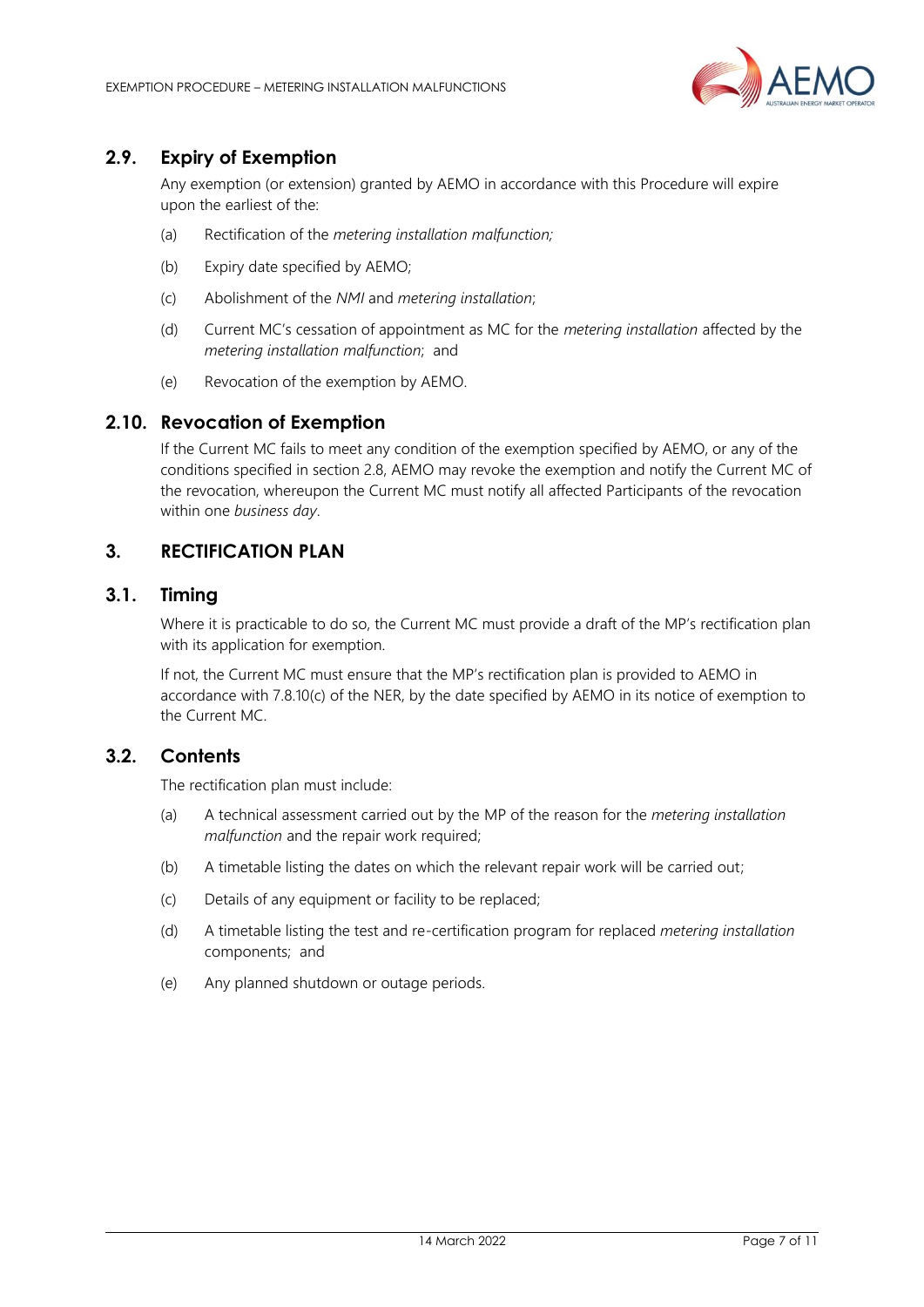

## <span id="page-7-0"></span>**APPENDIX A. APPLICATION FOR EXEMPTION**

Application for Exemption from the Requirement to Repair Metering Installation Malfunction within the period specified in clause 7.8.10(a) of the National Electricity Rules *To enable a timely response to your Application please complete all sections of this form. Please use additional pages and attach supporting documentation where required.*

| 1.  | Applicant Name:                                                                                                                                                                               |                                  |                 |
|-----|-----------------------------------------------------------------------------------------------------------------------------------------------------------------------------------------------|----------------------------------|-----------------|
|     | Participant ID:                                                                                                                                                                               |                                  |                 |
| 2.  | <b>Contact Details:</b>                                                                                                                                                                       |                                  |                 |
|     | Name:                                                                                                                                                                                         |                                  |                 |
|     | Phone:                                                                                                                                                                                        |                                  |                 |
|     | Email:                                                                                                                                                                                        |                                  |                 |
| 3.  | Postal Address:                                                                                                                                                                               |                                  |                 |
| 4.  | Date of Application:                                                                                                                                                                          |                                  |                 |
| 5.  | Date Applicant became aware of the metering installation<br>malfunction:                                                                                                                      |                                  |                 |
| 6.  | Reason for seeking exemption (i.e. reason for requiring<br>more than allowed time to carry out repairs):                                                                                      |                                  |                 |
| 7.  | Date of initial notification of metering installation<br>malfunction to the Applicant and circumstances in which<br>the Applicant found out:                                                  |                                  |                 |
| 8.  | NMI/NMIs(attach a spreadsheet for more than one NMI)                                                                                                                                          |                                  |                 |
| 9.  | Details of the metering installation malfunction:                                                                                                                                             |                                  |                 |
|     | 10. Action taken to date in relation to the metering<br>installation malfunction, including any instructions<br>provided to the MDP and MP.                                                   |                                  |                 |
| 11. | Describe all options or solutions to be considered to<br>rectify or otherwise repair the metering installation<br>malfunction, or provide a draft of the MP's proposed<br>rectification plan: |                                  |                 |
|     | 12. List of the affected Participant IDs:                                                                                                                                                     | LNSP:                            | Participant ID: |
|     |                                                                                                                                                                                               | LR:                              | Participant ID: |
|     |                                                                                                                                                                                               | MDP:                             | Participant ID: |
|     |                                                                                                                                                                                               | MP:                              | Participant ID: |
|     |                                                                                                                                                                                               | FRMP:                            | Participant ID: |
|     |                                                                                                                                                                                               | Other: (e.g. NSP2,<br>EENSP etc) | Participant ID: |
| 13. | Explain the impact the exemption will have on the<br>Applicant's, and other Participants', ability to comply with<br>the NER:                                                                 |                                  |                 |
| 14. | How will the provision of metering data be addressed<br>during exemption, if granted?                                                                                                         |                                  |                 |
| 15. | Period of exemption sought                                                                                                                                                                    |                                  |                 |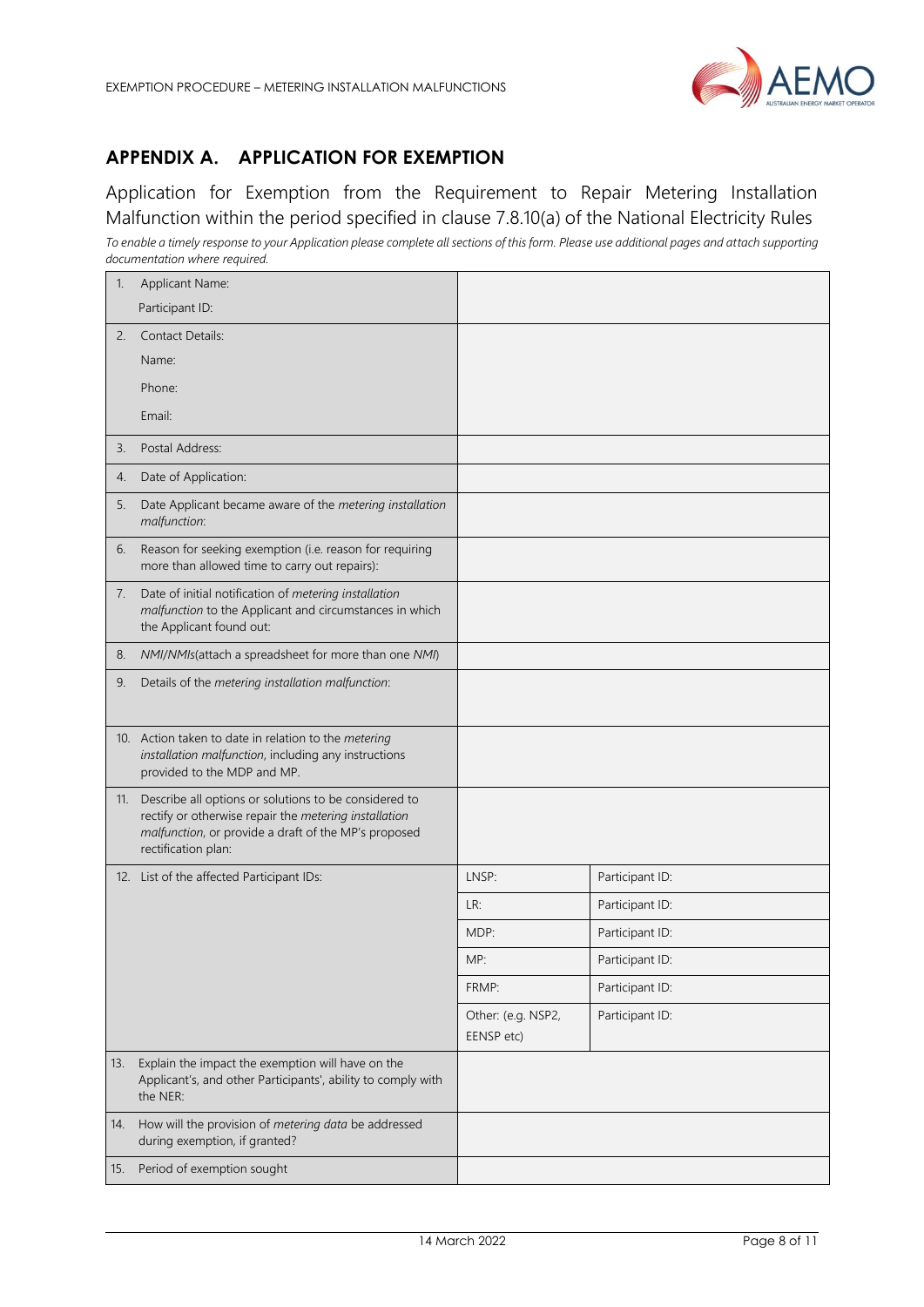

|     | Include details if there is a specific event (such as a<br>substation upgrade, or an abolishment of supply, etc.)<br>that may mean that the exemption could end sooner. |  |
|-----|-------------------------------------------------------------------------------------------------------------------------------------------------------------------------|--|
| 16. | Describe how the <i>metering installation malfunction</i> will be<br>addressed if the exemption is not granted:                                                         |  |
|     |                                                                                                                                                                         |  |

Please send this application to: [meter@aemo.com.au](mailto:meter@nemmco.com.au)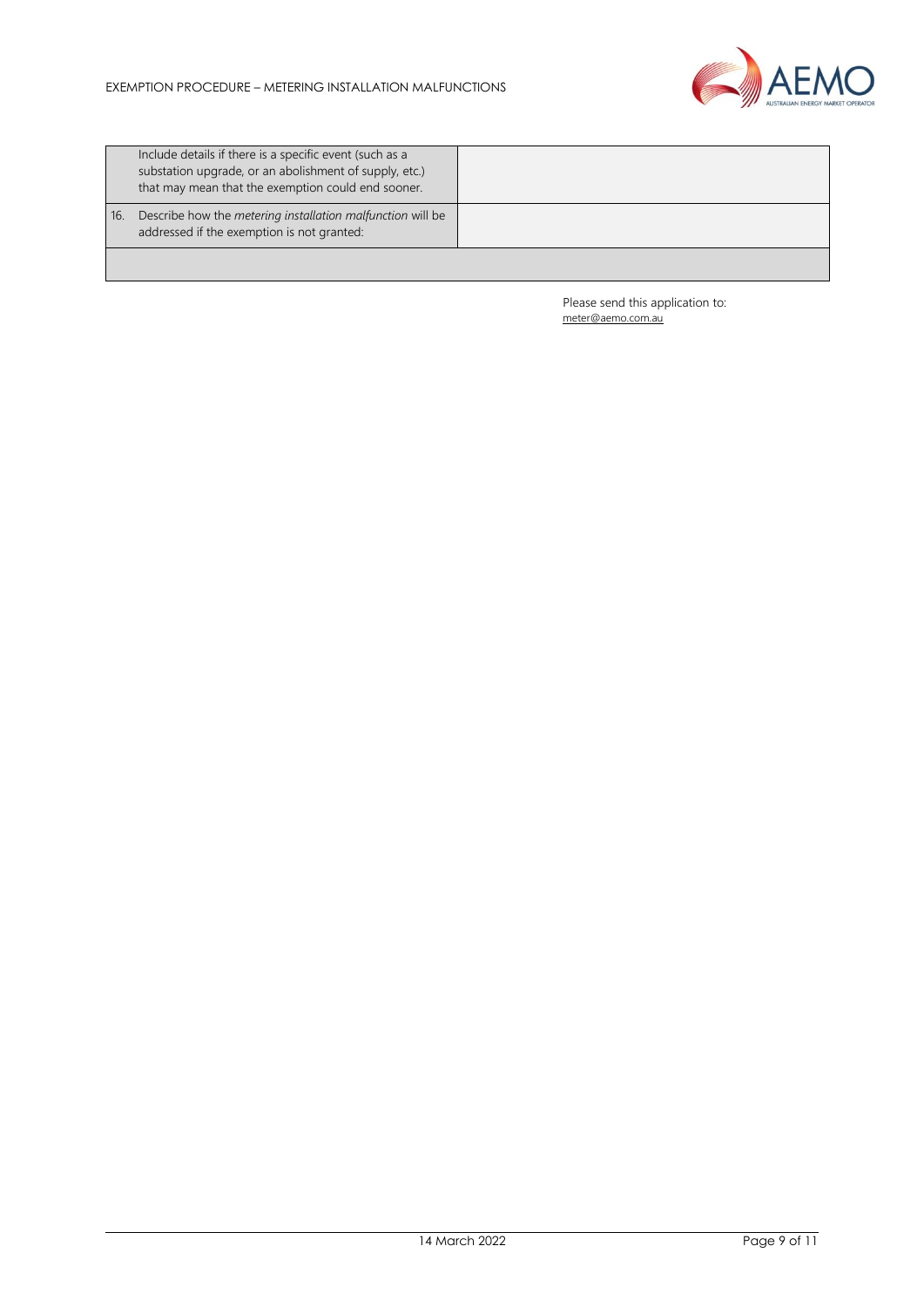

## <span id="page-9-0"></span>**APPENDIX B. APPLICATION FOR EXTENSION**

Application for Extension of Exemption from the Requirement to Repair Metering Installation Malfunction within the period specified in clause 7.8.10(a) of the National Electricity Rules

*To enable a timely response to your Application please complete all sections of this form. Please use additional pages and attach supporting documentation where required.* 

| 1.  | Applicant:<br>Participant ID:                                                                                                                                                                                                   |                                  |                 |
|-----|---------------------------------------------------------------------------------------------------------------------------------------------------------------------------------------------------------------------------------|----------------------------------|-----------------|
| 2.  | <b>Contact Details:</b><br>Name:<br>Phone:<br>Email:                                                                                                                                                                            |                                  |                 |
| 3.  | Postal Address:                                                                                                                                                                                                                 |                                  |                 |
| 4.  | Exemption ID:                                                                                                                                                                                                                   |                                  |                 |
| 5.  | Date of application for extension:                                                                                                                                                                                              |                                  |                 |
| 6.  | NMI/NMIs (attach a spreadsheet for<br>more than one NMI)                                                                                                                                                                        |                                  |                 |
| 7.  | Reason for seeking extension to<br>exemption:                                                                                                                                                                                   |                                  |                 |
| 8.  | Remedial action taken to date:                                                                                                                                                                                                  |                                  |                 |
| 9.  | List of the affected Participant IDs:                                                                                                                                                                                           | LNSP:                            | Participant ID: |
|     |                                                                                                                                                                                                                                 | LR:                              | Participant ID: |
|     |                                                                                                                                                                                                                                 | MDP:                             | Participant ID: |
|     |                                                                                                                                                                                                                                 | MP:                              | Participant ID: |
|     |                                                                                                                                                                                                                                 | FRMP:                            | Participant ID: |
|     |                                                                                                                                                                                                                                 | Other: (e.g. NSP2,<br>EENSP etc) | Participant ID: |
| 10. | Explain the impact the exemption will<br>have on the Applicant's, and other<br>Participants', ability to comply with<br>the NER:<br>(If no change from the date of the<br>original application, please indicate<br>'no change') |                                  |                 |
| 11. | How will the provision of metering<br>data be addressed during the<br>extension, if granted?<br>(If no change from the date of the                                                                                              |                                  |                 |
|     | original application, please indicate<br>'no change')                                                                                                                                                                           |                                  |                 |
| 12. | Describe how the metering<br>installation malfunction will be<br>addressed if the extension is not<br>granted:<br>(If no change from the date of the<br>original application, please indicate<br>'no change')                   |                                  |                 |